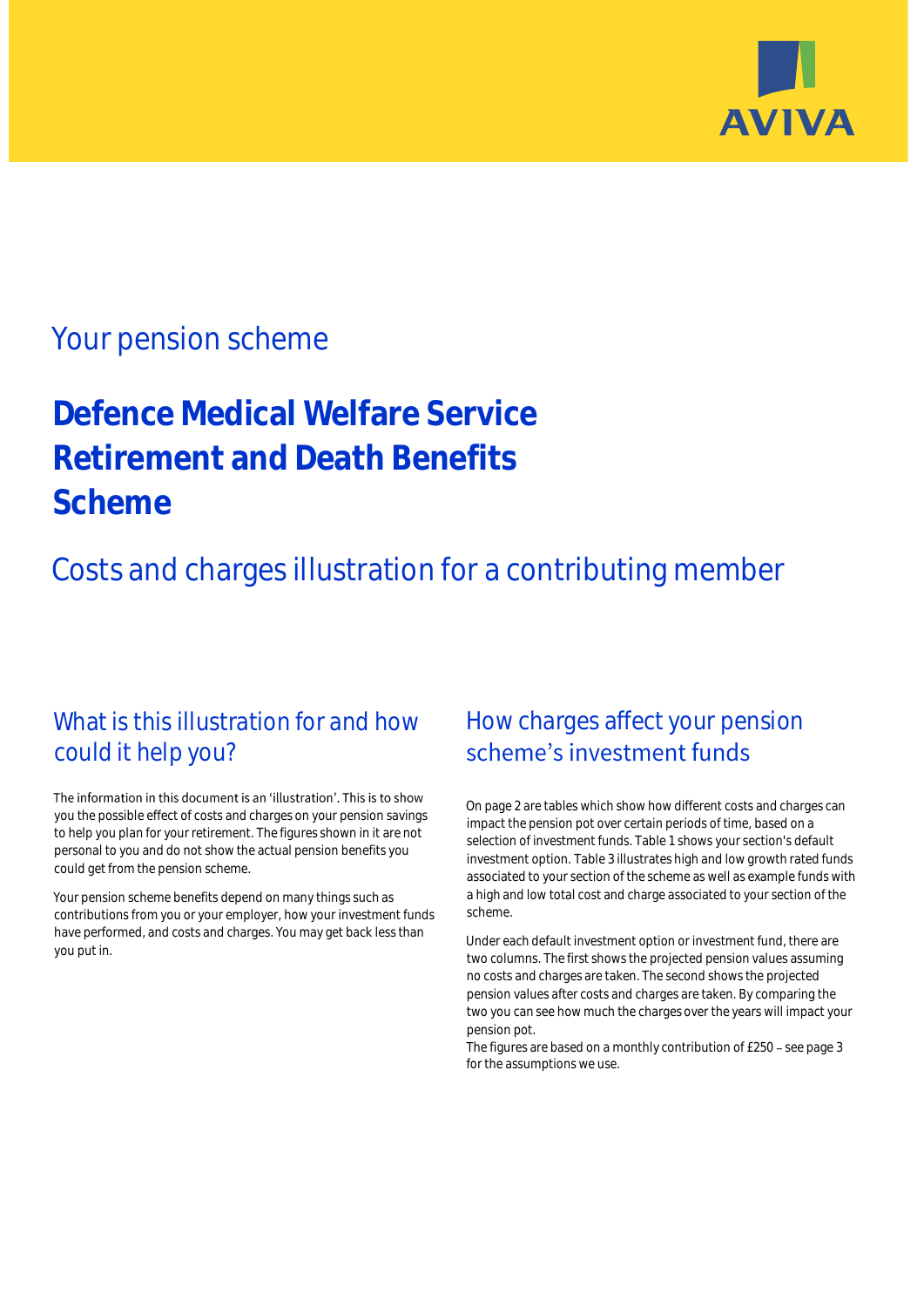**Table 1**

| Illustration of effect of costs and charges on the Default Investment Option in |
|---------------------------------------------------------------------------------|
| Defence Medical Welfare Service Retirement and Death Benefits Scheme            |

|                | <b>My Future</b>                                                          |                                    |  |  |  |  |  |
|----------------|---------------------------------------------------------------------------|------------------------------------|--|--|--|--|--|
|                | Assumed growth rate 3.2% (p.a.)<br>Assumed costs and charges 0.61% (p.a.) |                                    |  |  |  |  |  |
|                |                                                                           |                                    |  |  |  |  |  |
| At end of year | Projected value assuming no                                               | <b>Projected value after costs</b> |  |  |  |  |  |
|                | costs and charges are taken                                               | and charges are taken              |  |  |  |  |  |
| $\mathbf{1}$   | £2,980                                                                    | £2,970                             |  |  |  |  |  |
| $\overline{2}$ | £6,000                                                                    | £5,960                             |  |  |  |  |  |
| 3              | £9,050                                                                    | £8,960                             |  |  |  |  |  |
| 4              | £12,100                                                                   | £12,000                            |  |  |  |  |  |
| 5              | £15,200                                                                   | £15,000                            |  |  |  |  |  |
| 10             | £31,300                                                                   | £30,300                            |  |  |  |  |  |
| 15             | £48,300                                                                   | £46,000                            |  |  |  |  |  |
| 20             | £66,200                                                                   | £62,000                            |  |  |  |  |  |
| 25             | £85,000                                                                   | £78,300                            |  |  |  |  |  |
| 30             | £105,000                                                                  | £95,000                            |  |  |  |  |  |
| 35             | £126,000                                                                  | £112,000                           |  |  |  |  |  |
| 40             | £147,000<br>£128,000                                                      |                                    |  |  |  |  |  |
| 45             | £165,000<br>£142,000                                                      |                                    |  |  |  |  |  |
| 50             | £181,000                                                                  | £154,000                           |  |  |  |  |  |

### **Table 2**

| List of Funds included in the Default Investment Option |                       |                    |  |  |  |  |  |
|---------------------------------------------------------|-----------------------|--------------------|--|--|--|--|--|
| <b>Fund name</b>                                        | <b>Total Cost and</b> | <b>Growth Rate</b> |  |  |  |  |  |
|                                                         | Charge (p.a.)         | (p.a.)             |  |  |  |  |  |
| Av My Future Consolidation-FPMFCONP                     | 0.58%                 | 2.40%              |  |  |  |  |  |
| Av My Future Growth-FPMFGROP                            | 0.64%                 | 3.60%              |  |  |  |  |  |
|                                                         |                       |                    |  |  |  |  |  |
|                                                         |                       |                    |  |  |  |  |  |
|                                                         |                       |                    |  |  |  |  |  |
|                                                         |                       |                    |  |  |  |  |  |
|                                                         |                       |                    |  |  |  |  |  |
|                                                         |                       |                    |  |  |  |  |  |
|                                                         |                       |                    |  |  |  |  |  |
|                                                         |                       |                    |  |  |  |  |  |

**Aviva Life & Pensions UK Limited.**

Registered in England No. 3253947. Registered office: Aviva, Wellington Row, York, YO90 1WR. Authorised by the Prudential Regulation Authority and regulated by the Financial Conduct Authority and the Prudential Regulation Authority. Firm Reference Number 185896. **aviva.co.uk** TEMP GFI NG071309 09/2018